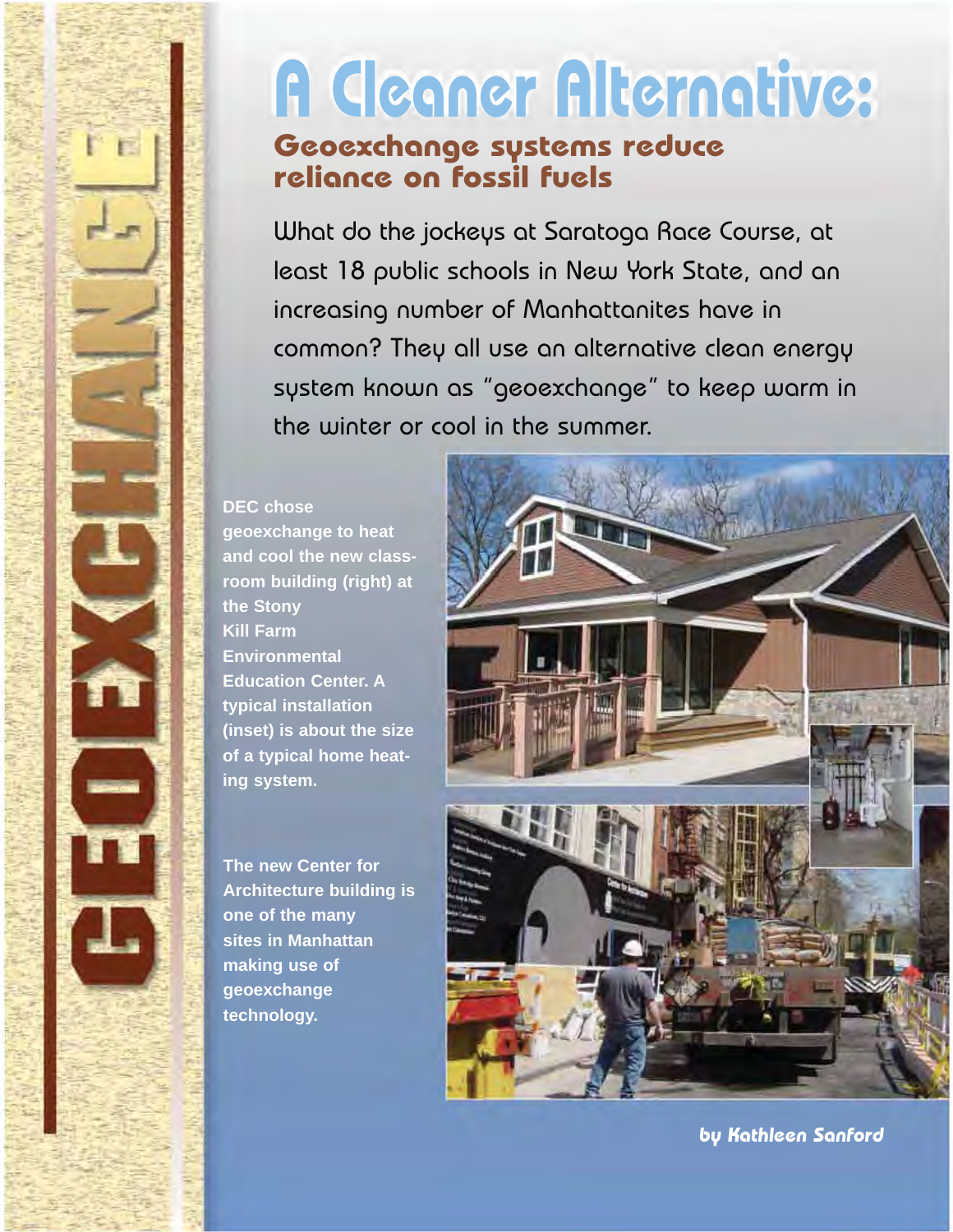







## **Types of Geoexchange Systems**

- **1. Buried Horizontal Closed-Loop**
- **2. Standing Column Well**
- **3. Closed-Loop Pond System**
- **4. Buried Vertical Closed Loop**

Colleges, hotels, museums, retail establishments and homes all across New York State have used geo exchange to reduce their reliance on fossil fuels and lower their air emissions. Staffers and visitors at some DEC facilities will also enjoy the benefits of these very efficient heating and cooling systems.

## **How It Works**

Geoexchange is the transfer of heat back and forth between the earth and an indoor space. More and more construction projects are applying this clean energy technology for heating and air conditioning. Also called "geothermal heat pump systems" or "ground source heat pump systems," these installations consist of pipes installed beneath or next to a building called a "ground loop." When the pipes are installed vertically underground, they are placed into drilled wells which are often called "geothermal wells." These wells are commonly between 300 and 1,800 feet deep. Other sys tems use horizontal loops installed in shallow trenches or at the bottoms of lakes or ponds.

Fluid circulates through the pipes, creating a con nection with the Earth below the frost line where the ground temperature remains at 45 to 55 degrees Fahrenheit year-round. The pipes are attached within the building to a compressor and heat exchanger, which together are about the size of a small gas fur nace. During the winter, this equipment concentrates the natural thermal energy derived from the earth and sends higher temperature air into the building's indoor spaces through standard ductwork. Electricity is required to run the equipment, but no fuel is burned to create the heat.

Geoexchange isn't only for heating. When summer heat and humidity make it uncomfortable indoors, cooler fluid in the pipes draws heat from the building and deposits it back into the earth. An added benefit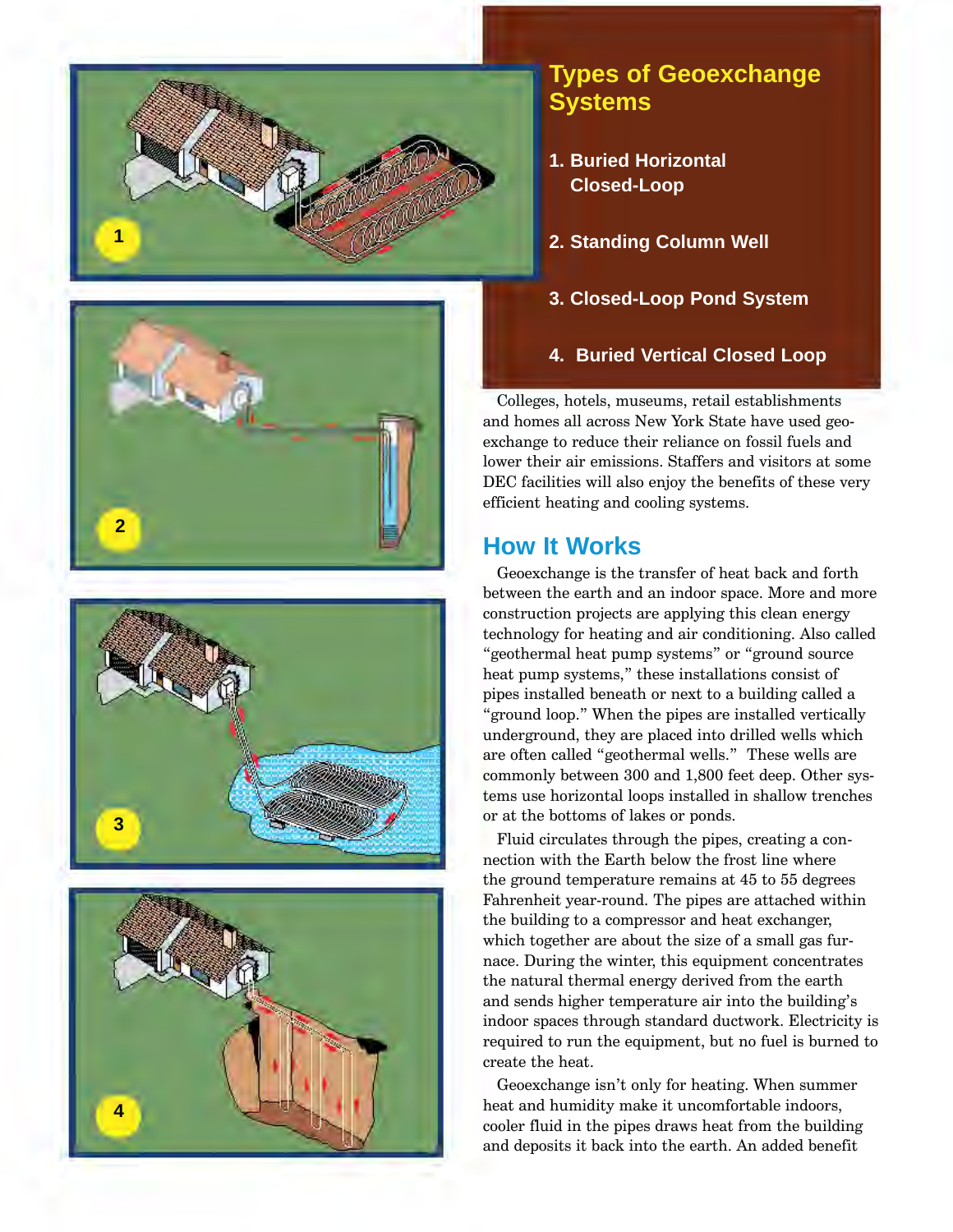during the summer is that some of this excess heat can be used to produce hot water.

## **Whether to Close or Open the Loop**

Geoexchange piping systems are frequently classified as "closed-loop" or "open-loop." Closed-loop systems may be vertical or horizontal, and are fully encased in pipe so that the circulating fluid does not contact soil or rock. Vertical closed-loop systems are usually less than 500 feet deep and at large facilities may involve a hundred or more wells. Closed-loop systems are most easily installed in rural or suburban settings where properties are large enough to accommodate horizontal trenches or large numbers of wells.

Open-loop systems are not fully encased in pipe, and use groundwater as the circulating fluid. When circulation takes place within a single well, the well

is referred to as a "standing column." Standing column wells are typically deeper than 1,000 feet, and are the most practical well type for urban settings like Manhattan where small lot sizes make closed-loop systems impractical. Other "open-loop" systems circulate fluid by withdrawing water from one well and injecting return water into another, or discharging it. These systems require more groundwater than standing columns. Sometimes, where groundwater is of sufficient quality and quantity, a single well may be used for both water supply and geoexchange.

## **Protecting GrounDwater**

DEC plays a role in ensuring that geothermal well construction adheres to standards and guidelines designed to protect groundwater resources and to control any fluid discharge that may be associated with well operation. Which specific permits, registrations and other requirements apply depends on the depth

# PRACTICAL AND ENVIRONMENTAL BENEFITS OF GEOEXCHANGE

Geoexchange technology gas or coal to create heat and, eliminates the need to burn oil,

**according to the Geothermal Heat Pump** Consortium (GHPC), is 25-40 percent more efficient than other heating and cooling systems.

**GEOEXCHANGE** 

ī

**THE REAL PROPERTY** 

É

ī

Ę

- Saves money.
- Reduces greenhouse gas emissions. According to GHPC, installing a geoexchange system in a singlefamily home is equal in greenhouse gas reduction to planting an acre of trees or taking two cars off the road.
- . Conserves the earth's non-renewable energy resources such as coal, oil and natural gas.
- Eliminates potentially dangerous on-site combustion or fuel handling.
- Equipment is quiet and unobtrusive. The heat exchanger and compressor are usually indoors and are similar in technology to the parts in an average refrigerator. There is no outdoor condenser or chiller and no rooftop cooling tower.
- Maintenance is easy and inexpensive.
- Eliminates exposure to harsh weather or vandalism.
- Is great for historical sites.
- . Allows more creativity in new building design.

#### GEOTHERMAL BUT NOT GEOTHERMAL

Traditional geothermal wells tap into underground, naturally occurring reservoirs of extremely hot water or steam, in areas where you might also find volcanoes, geysers or hot springs. Geoexchange technology works in New York even though we don't have these natural phenomena. That's because all that is needed is a connection with the Earth's crust, which at shallow depths generally remains close enough to comfortable indoor temperature for efficient heat transfer.

#### REAL-LIFE APPLICATION

Some local heating contractors may install geothermal heat pumps as one of their services. If not, the New York State Energy Research and Development Authority (NYSERDA) or GHPC may be able to direct you to a specialist and inform you about available incentive programs. Choose a contractor who is knowledgeable about system installation, required permits and authorizations. DEC regional permit administrators and staff at the Environmental Protection Agency's Region 2 headquarters can inform you, about state and federal regulatory requirements.